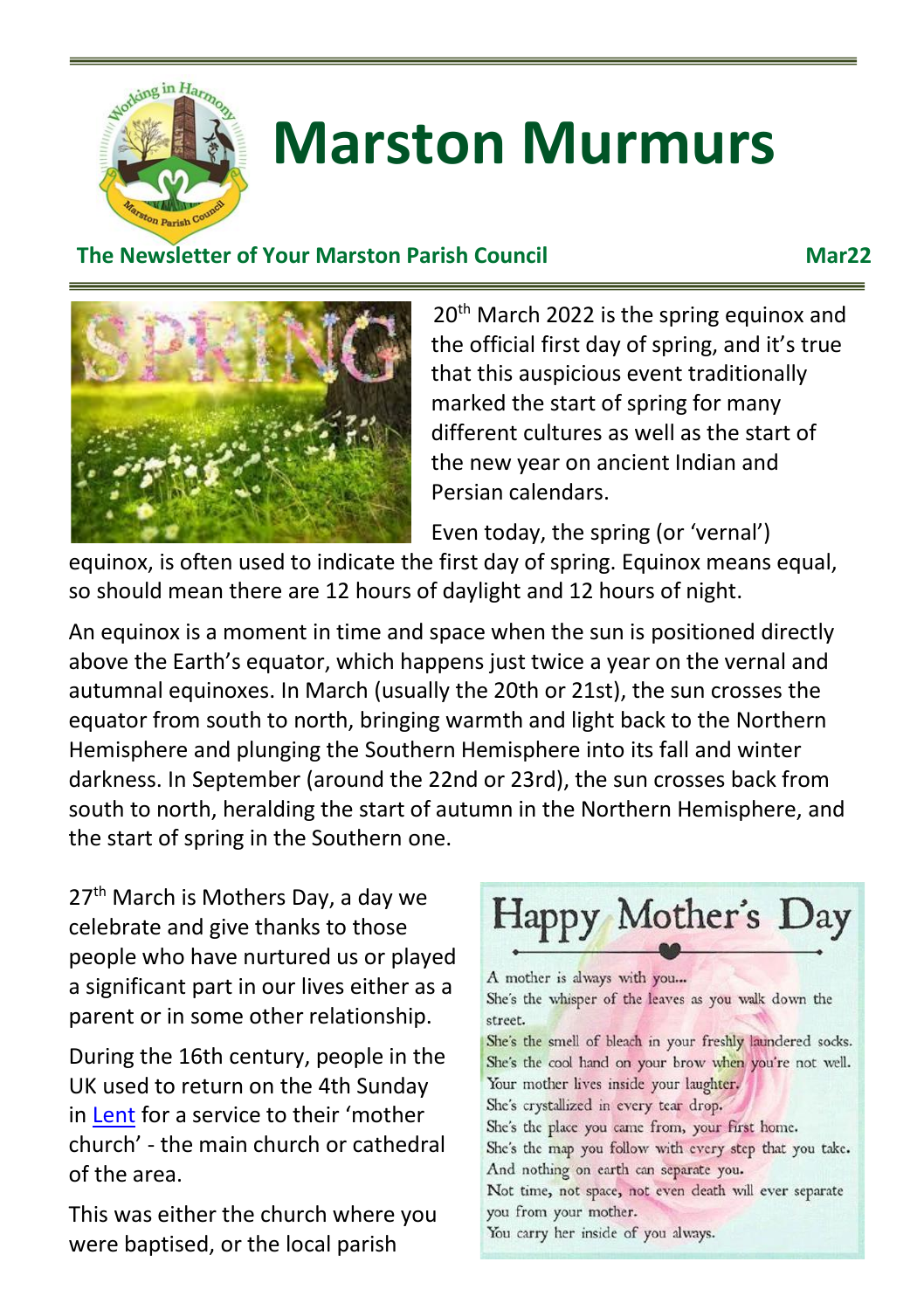church or more often the nearest cathedral. Anyone who did this was commonly said to have gone "a-mothering", although whether this term preceded the observance of Mothering Sunday is unclear.

In later times, 'Mothering Sunday' became a day when domestic servants were given a day off to visit their mother church, usually with their own mothers and other family members. It was often the only time that whole families could gather together, since on other days they were prevented by conflicting working hours, and servants were not given free days on other occasions.

Children and young people who were given a day off on that date so they could visit their families would pick wild flowers along the way to place in the church or give to their mothers. Eventually, the religious tradition evolved into the Mothering Sunday secular tradition of giving gifts to mothers that we see today.

### **Parish News**

### **Next Parish Council Meeting**

Our next meeting is scheduled for Wednesday 9<sup>th</sup> March 2022 at 7pm in the Church Hall.

A full risk assessment will be conducted beforehand ensuring that current government guidelines are followed, and we ask that any member of the public wishing to attend contact our clerk at [clerk@marstonparishcouncil.co.uk](mailto:clerk@marstonparishcouncil.co.uk) for information.

#### **Heritage Fingerpost**

By the time you read this the daffodils planted on the triangle at the junction of Ollershaw Road and Marston Lane should be in bud if not flowering and making the gateway to our village looking good once more.

Furthermore the restoration of the heritage fingerpost is nearing completion now too and is due to be reinstated in its original place around the end of the month. In spite of covid-19 and some ill health affecting our restoration expert we remain on schedule to have the area back as it was (and better) by the target date.

We will have some more information and pictures for you in due course.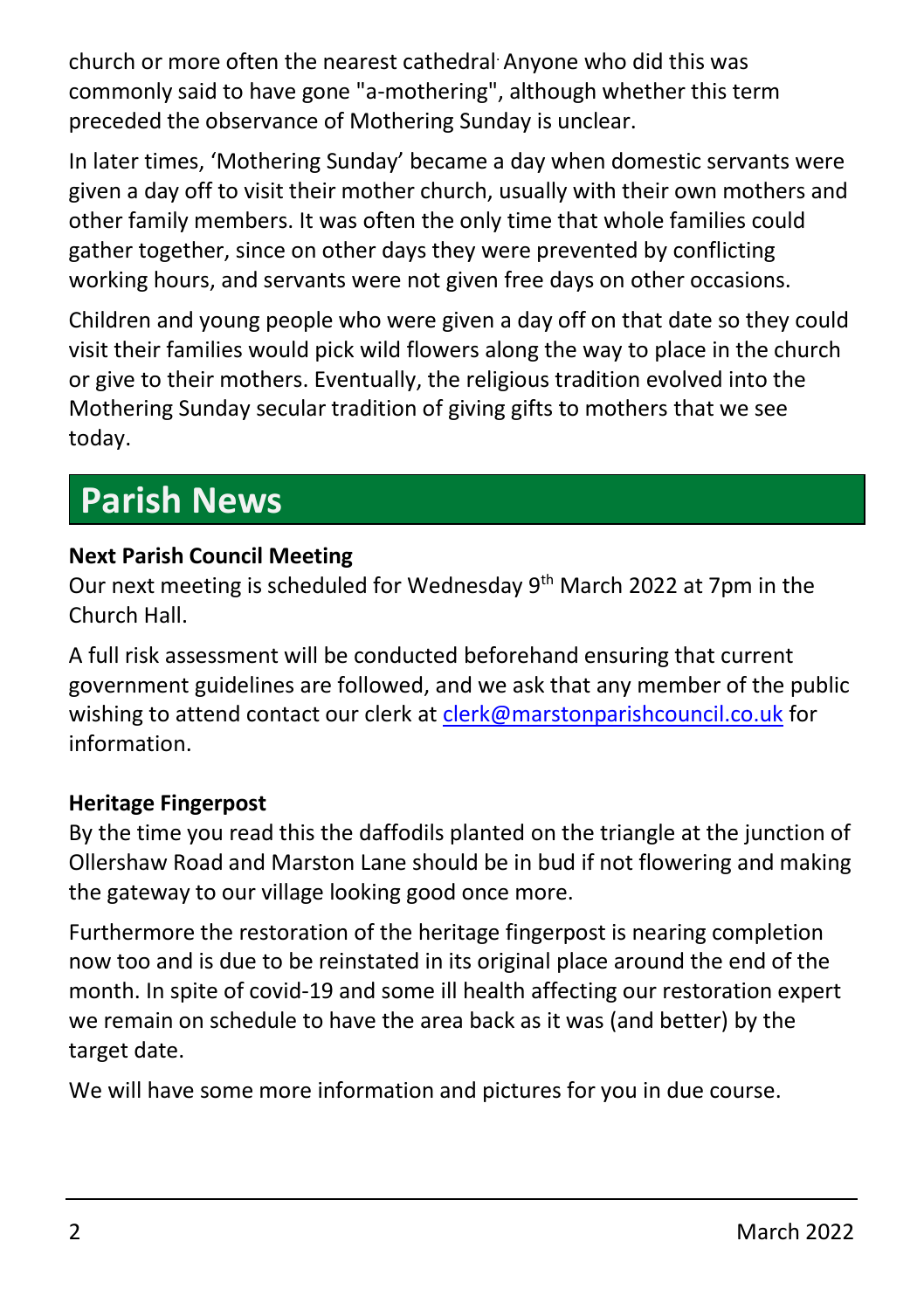#### **Neighbourhood Plan**

We are yet again asking for residents to step forward and help us develop a Neighbourhood Plan.

What is neighbourhood planning?

Neighbourhood planning **gives communities direct power to develop a shared vision for their neighbourhood and shape the development and growth of their local area.** 

Without a Neighbourhood Plan we may have no say over future developments within our village.

We don't need anyone with any formal training just a willingness to get involved and help formulate a vision for what and how you see our village developing in the future.

If you are interested then please get in touch via [info@marstonparishcouncil.co.uk](mailto:info@marstonparishcouncil.co.uk)



**Coffee morning** on 15<sup>th</sup> February was treated to an interesting and informative talk by Mark Relf. Mark is a local historian and volunteer with the Commonwealth War Graves Commission.

We heard the story of one of the Marston Lads; James Poole, who bravely volunteered to fight in WW1 and sadly lost his life. Mark has his medals and War Penny, which were awarded for his brave service. Mark also talked about his work with the CWGC.



We would like to thank Mark for giving us his time and treating us to such a great morning and our thanks to Tony Hayes for organising the talk and showing the film of Marston Remembrance 2021.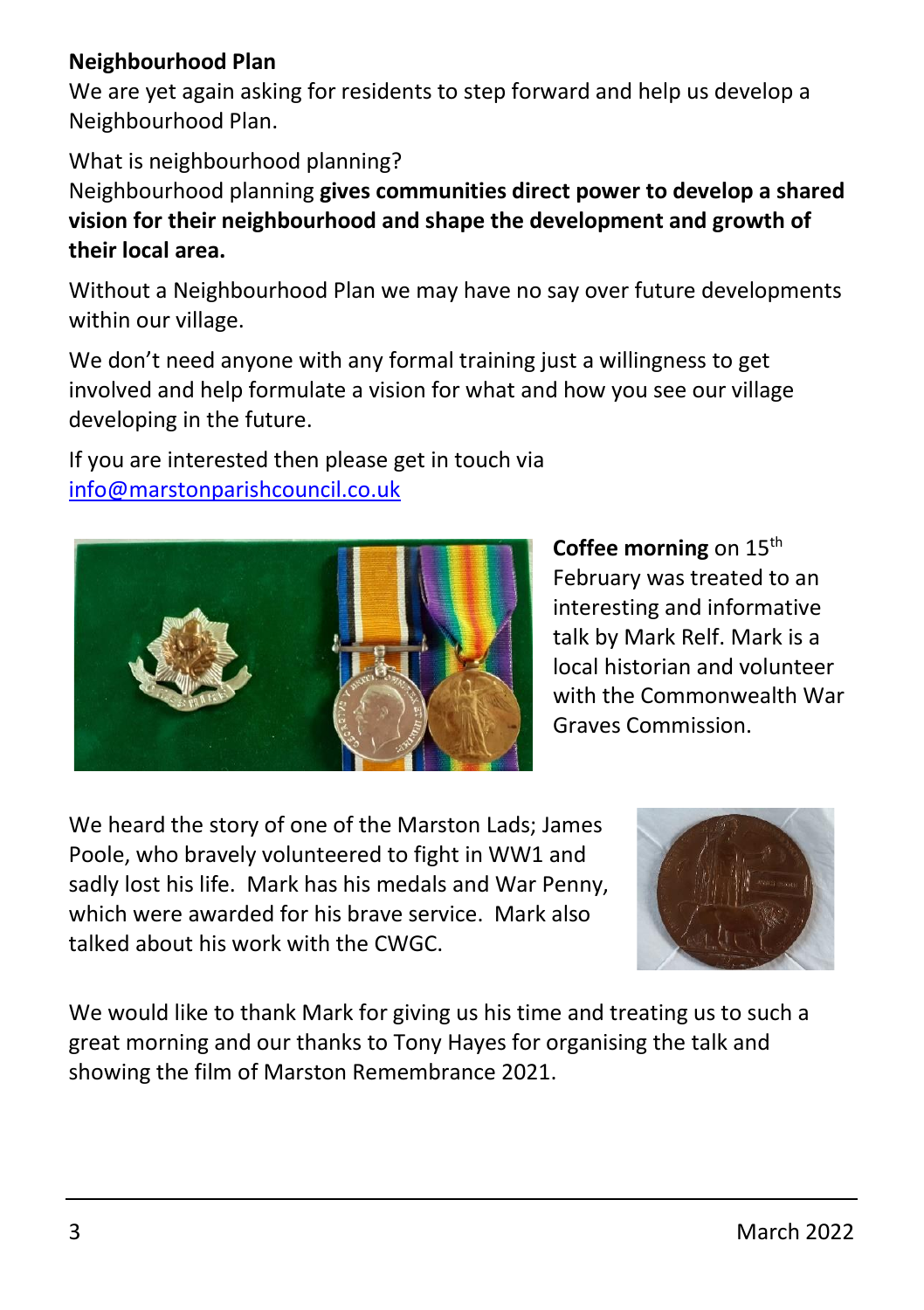### Summary Minutes of Marston Parish Council Meeting of 9<sup>th</sup> February 2022

The replacement carpet for the hall has been ordered and will be fitted soon.

The Consultation into the Hydrogen Pipeline that Cadent Gas is planning was discussed. Cllr Johnson will be attending a public meeting to find out more.

Clerk is still working on getting quotes for the work planned in the hall; boxing in of boiler, repairing suspended ceiling and fitting fire doors.

The timescale for the erection of the refurbished Fingerpost is still expected to be the end of February.

Chalc has issued a revised template Code of Conduct. Clerk is to ascertain any relevant changes and update parish council's document as necessary.

### Parish Events

**Coffee Mornings** have resumed on Tuesdays from 10am until 12 noon at the Church Hall. All welcome.

#### **Queen's Platinum Jubilee**

Events to mark the Queen's Platinum Jubilee are still being discussed. We plan to hold an Afternoon Tea at the Church Hall one day over the bank holiday weekend June 2<sup>nd</sup> through to June 5<sup>th.</sup>

Further details will follow.

#### **New Recycling Bin Rollout**

If you take a look at [https://www.cheshirewestandchester.gov.uk/residents/waste-and](https://www.cheshirewestandchester.gov.uk/residents/waste-and-recycling/waste-and-recycling-collection.aspx)[recycling/waste-and-recycling-collection.aspx](https://www.cheshirewestandchester.gov.uk/residents/waste-and-recycling/waste-and-recycling-collection.aspx) you will be able to enter your postcode and check for your date of delivery of the new bins. Most of Marston appears to be being rolled out between 28/2/22 and 13/3/22.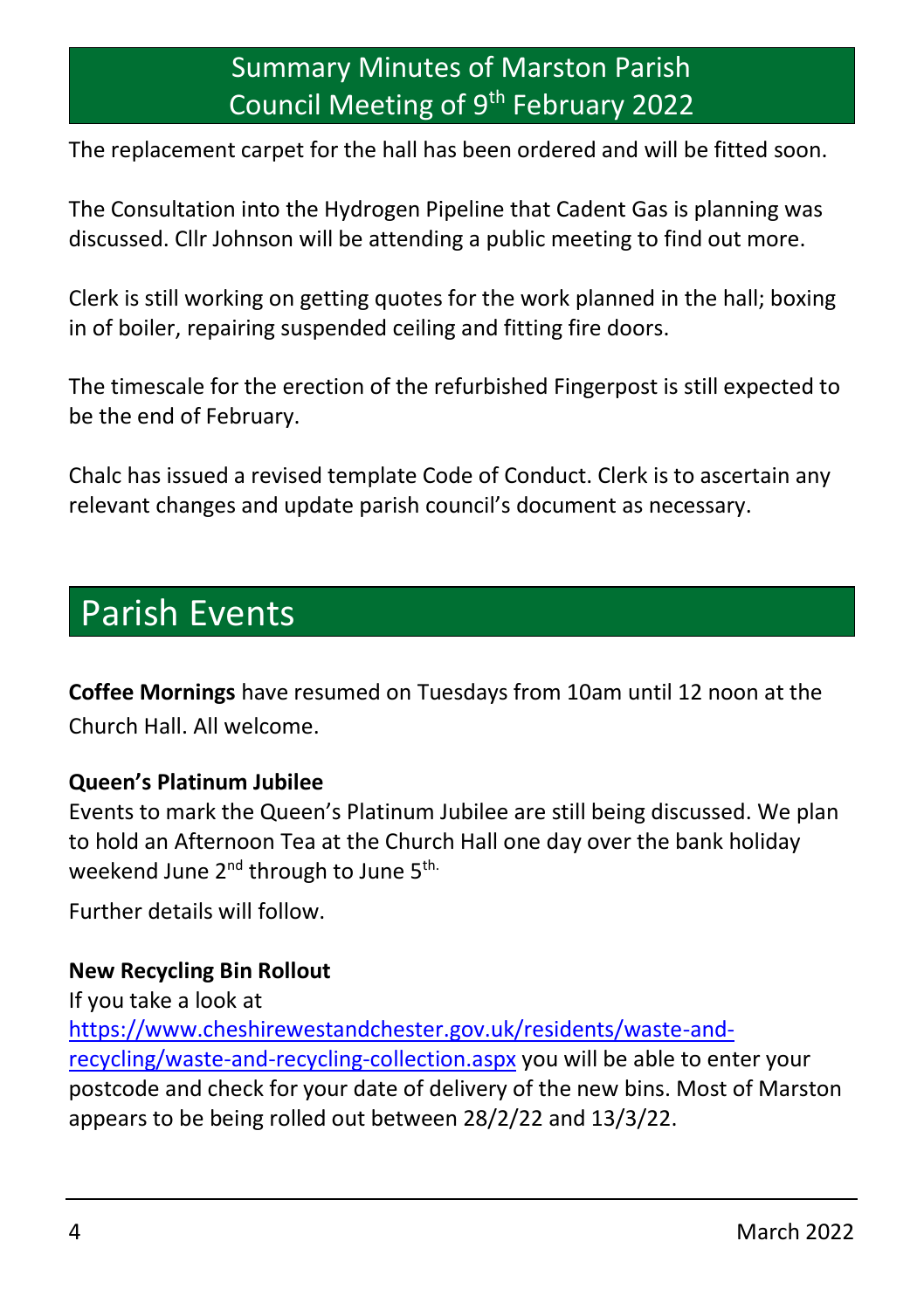### **Past Times: The 70s Quiz**

- 1. In which country did black activist Steve Biko die in 1977?
- 2. Which US President was brought down by the Watergate scandal?
- 3. What did a policeman use to hide a streaker's embarrassment in a famous incident at Twickenham in 1974?
- 4. Which London born comic Charlie was knighted?
- 5. Which tree population was decimated by a Dutch disease?
- 6. Did Skytrain provide cut price tickets by air or rail?
- 7. Who succeeded John Paul I as pope?
- 8. The New English version of which Book was published in 1970?
- 9. Which Czech tennis star Martina defected to the West?
- 10. In which country did Pol Pot conduct a reign of terror?
- 11. Which Sebastian was a record of breaking middle distance runner?
- 12. Which father of twins was the husband of the British PM?
- 13. Which princess was sportswoman of the year in 1971?
- 14. The Queen celebrated how many years on the throne in her Jubilee?
- 15. Which Lord disappeared after his nanny was murdered?
- 16. Who beat four male candidates to become Tory leader in 1975?
- 17. Which war ended with the fall of Saigon in 1975?
- 18. Which country's athletes were murdered at the 1972 Olympics?
- 19. John Curry won Olympic gold on what surface?
- 20. In which country did a Ripper carry out horrific murders?
- 21. Which Lord and Royal uncle was murdered off Ireland?
- 22. Which mother won a Nobel Peace Prize?
- 23. Charles de Gaulle died after being president of which country?
- 24. Were Sunderland in the first or second division when they won the FA Cup in 1973?
- 25. Where was the monarchy restored after the death of Franco?
- 26. In 1971 the first British soldier was killed in which British province?
- 27. Evonne Goolagong from which country won Wimbledon in 1971?
- 28. Which Chris was Jimmy Conners' fiancee when he first won Wimbledon?
- 29. Which James succeeded Harold Wilson as Prime Minister?
- 30. David Steel became leader of which political party in 1976?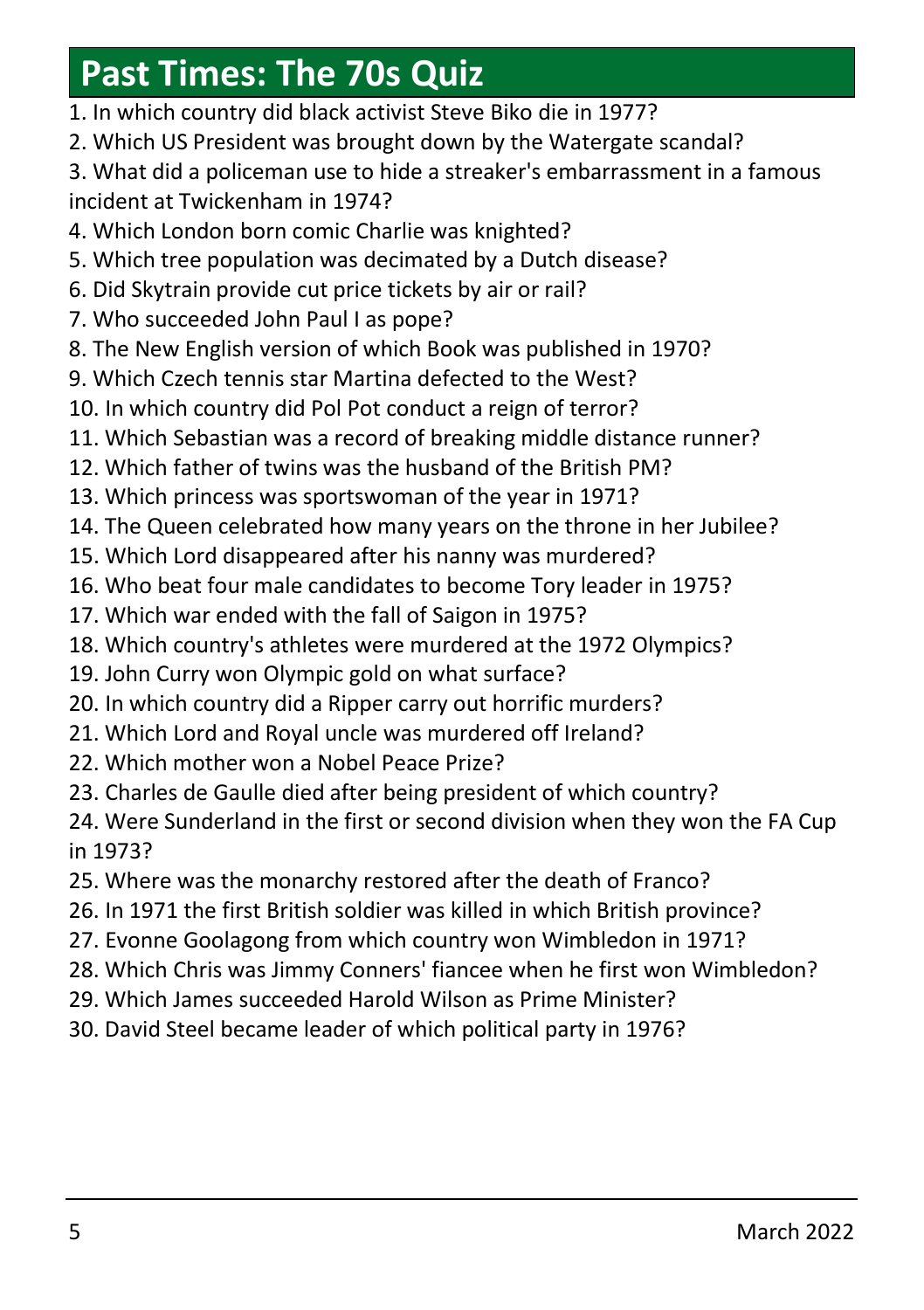### Bits 'n' Bobs

Gardening Jobs:

Start sowing hardier vegetable seeds now into the garden; peas, broadbeans, spinach and parsnips can all be direct sown now. Make a nursery bed and sow thickly, thinning out when they are big enough to handle.

Plant out potatoes at the end of the month.

In the greenhouse sow cucumbers, aubergines, Brussel sprouts, sprouting broccoli and cabbage and then towards the end of the month start sowing tomatoes.

Big clumps of snow drops can be lifted, split and replanted once the flowers have faded.

Now is also a good time to either bring out your dahlia tubers or buy new, planting out into the greenhouse or onto a warm windowsill.

We have kindly been sent a photo and a newspaper cutting from Marston's past.



Please let us know if you recognise yourself or others in the photo opposite and we can then put names to faces in a future edition of Murmurs.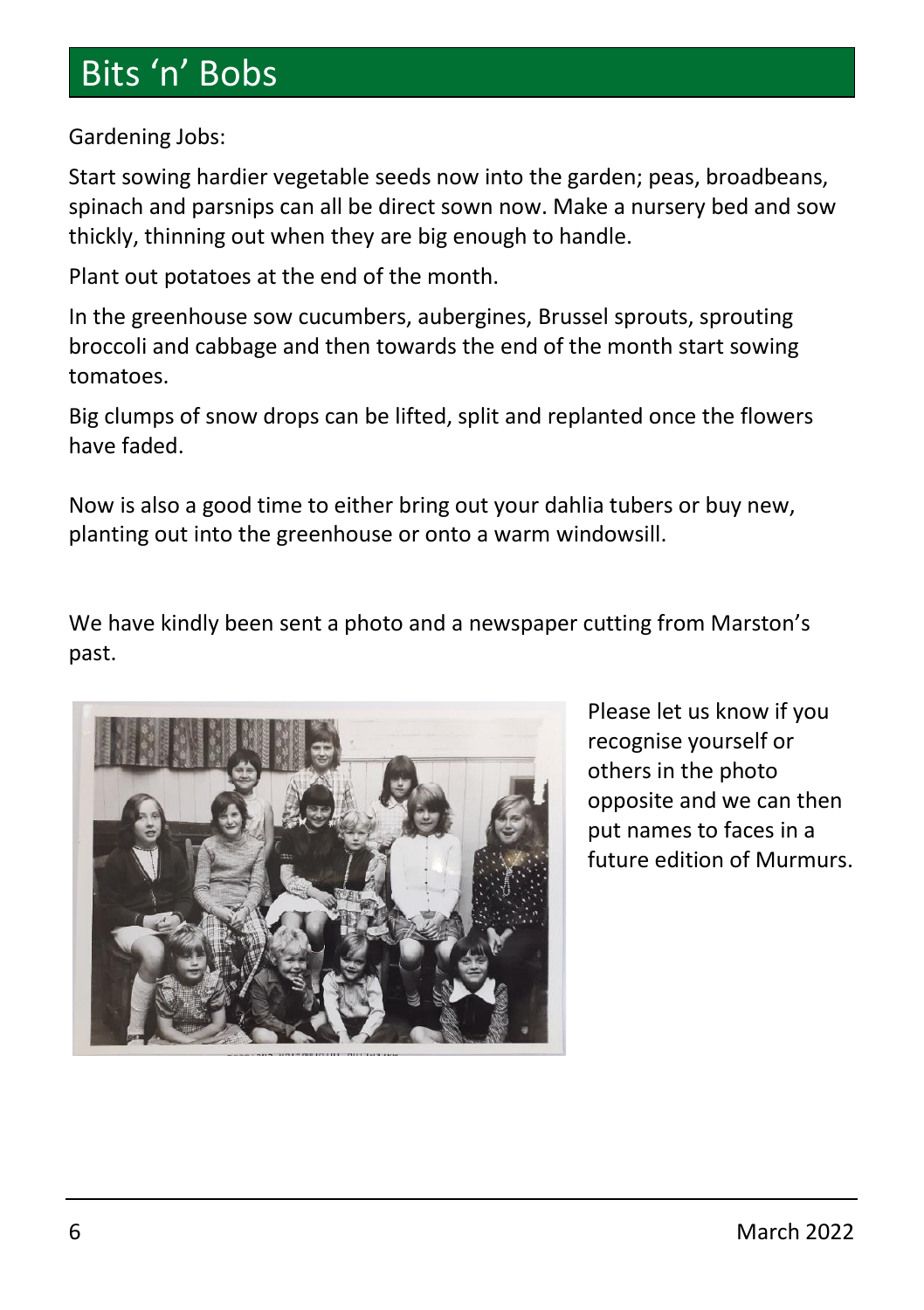

For on Friday, Rachel was chosen by the luck of the draw to be the new Marston Youth Club Rose Queen. Rachel is presently a pupil at Great Budworth Primary School but in<br>September she will transfer to Northwich Girls Grammar School. She enjoys all kinds of outdoor activities especially swimming and camping.

It was also a lucky day for five-year-old<br>Colette Rustage, of 8 Manor Avenue, Higher

The new queen's attendants are: Alison<br>Galtley, Jean Wood, Tracy Randles, Joann<br>Goulbourne (maids of honour), Gall Prince<br>(bouquet bearer), Amn Staley, Amanda Ast-<br>bury, Kerry Hilman, Karen Platt (flower<br>girls), Christophe gars), cursuspier coose (crown bearer) and<br>fairies are Jeanette Miller, Alison Hallwood,<br>Cassandra Biddle, Fiona McEwan, Sharon<br>Duncalf, Elizabeth Goulbourne, Debbie Kent, Joanne Cooke and Amanda Smith.

The Rose fete will be held this year on September 6.

What happened to Marston Rose Queen?

Have times just changed and such events now seen as none relevant? Looking at the happy faces, it was a joy and privilege to take part and be chosen.

Answers to the quiz:

1. South Africa, 2. Nixon, 3. His helmet, 4. Chaplin, 5. Elm, 6. Air, 7. John Paul II, 8. Bible,

9. Navratilova, 10. Cambodia, 11. Coe, 12. Denis Thatcher, 13. Anne, 14. 25, 15. Lucan,

16. Margaret Thatcher, 17. Vietnam, 18. Isreal, 19. Ice, 20. Yorkshire, 21. Mountbatten,

22. Teresa, 23. France, 24. Second, 25. Spain, 26. Northern Ireland, 27. Australia,

28. Evert, 29. Callaghan. 30. Liberal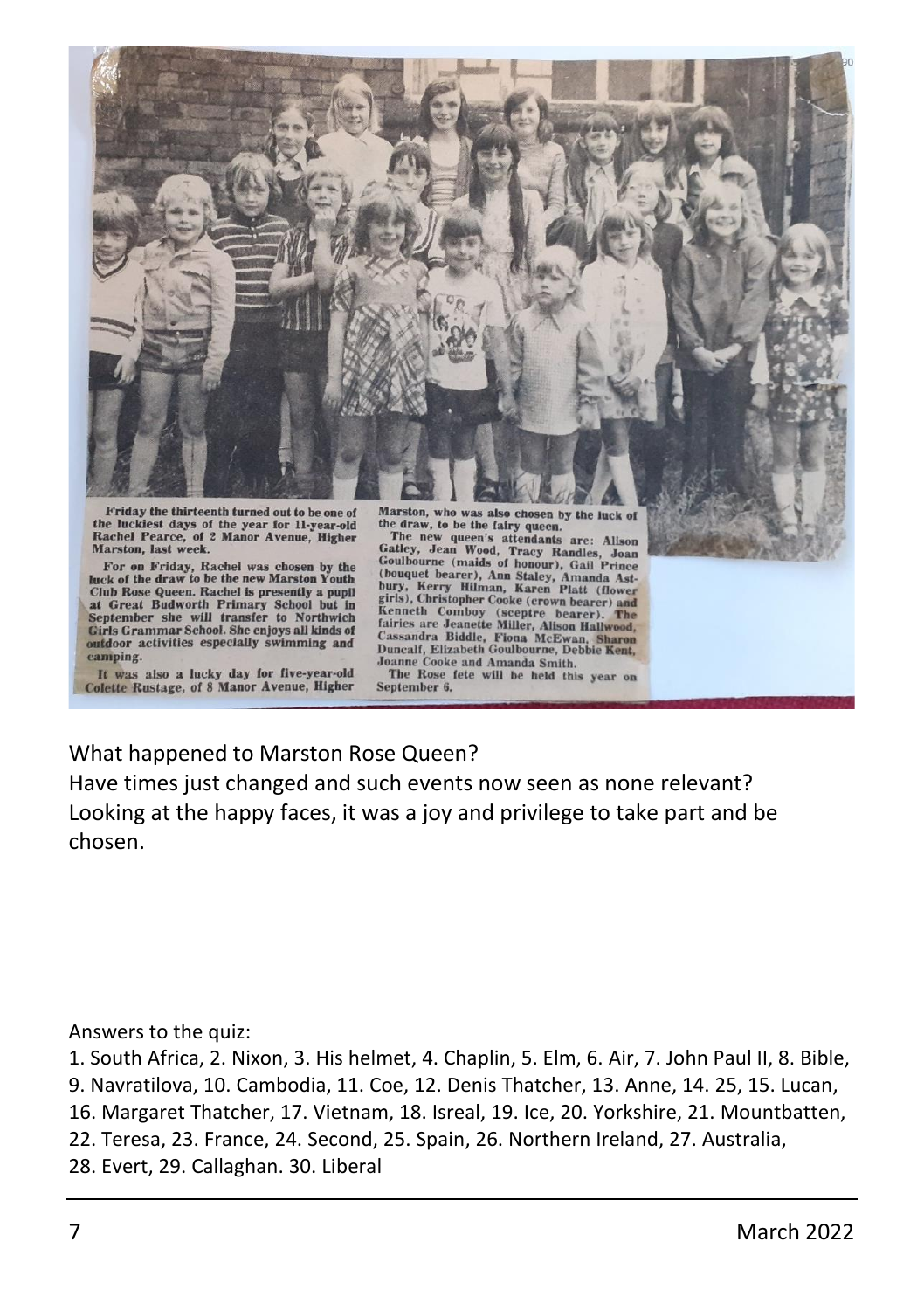### **Brief History of Crossword Puzzles**

Crossword puzzles are said to be the most popular and widespread word game in the world, yet have a short history.

The first crosswords appeared in England during the 19th century. They were of an elementary kind, apparently derived from the word square, a group of words arranged so the letters read alike vertically and horizontally, and printed in children's puzzle books and various periodicals.

The first known published crossword puzzle was created by a journalist named Arthur Wynne from Liverpool, and he is usually credited as the inventor of the popular word game. December 21, 1913 was the date and it appeared in a Sunday newspaper, the *New York World*. Wynne's puzzle (see below) differed from today's crosswords in that it was diamond shaped and contained no internal black squares.

During the early 1920's other newspapers picked up the newly discovered pastime.

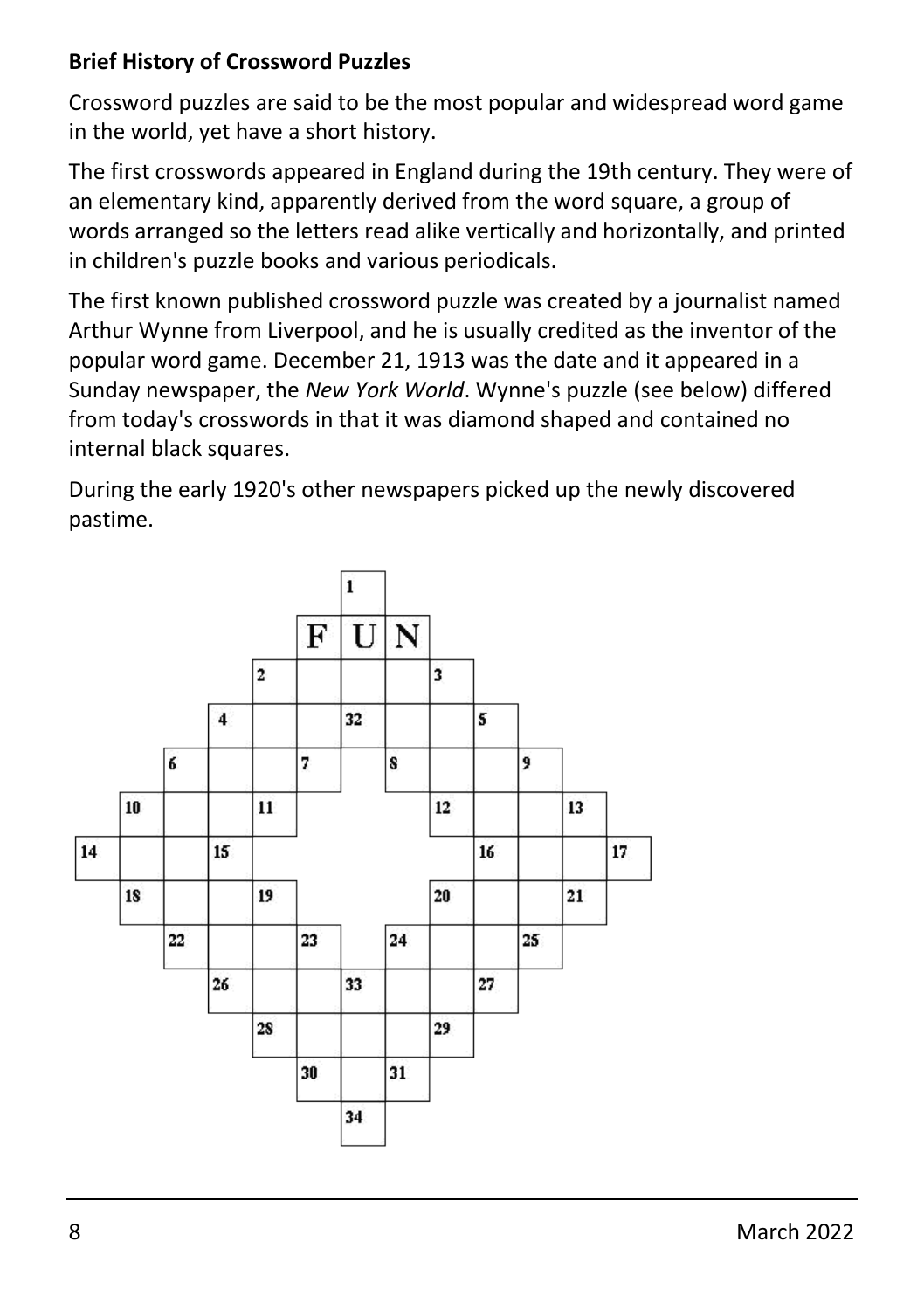- **2-3.** What bargain hunters enjoy. **6-22.** What we all should be.
- **4-5.** A written acknowledgment. **4-26.** A day dream.
- **6-7.** Such and nothing more. **2-11.** A talon.
- 
- **14-15.** Opposed to less. **F-7.** Part of your head.
- **18-19.** What this puzzle is. **23-30.** A river in Russia.
- **22-23.** An animal of prey. **1-32.** To govern.
- 
- **28-29.** To elude. **N-8.** A fist.
- **30-31.** The plural of is. **24-31.** To agree with.
	-
- **12-13.** A bar of wood or iron. **20-29.** One.
- **16-17.** What artists learn to do. **5-27.** Exchanging.
- 
- **24-25.** Found on the seashore. **13-21.** A boy.
- **10-18.** The fibre of the gomuti palm.
- 
- 
- 
- **10-11.** A bird. **19-28.** A pigeon.
	-
	- -
- **26-27.** The close of a day. **33-34.** An aromatic plant.
	-
	-
	- **8-9.** To cultivate. **3-12.** Part of a ship.
		- -
- **20-21.** Fastened. **9-25.** To sink in mud.
	-

|   |   |   |   |   |   | R |   |   |   |   |   |   |
|---|---|---|---|---|---|---|---|---|---|---|---|---|
|   |   |   |   |   | F | U | N |   |   |   |   |   |
|   |   |   |   | S | A | L | E | S |   |   |   |   |
|   |   |   | R | E | C | E | ı | P | Т |   |   |   |
|   |   | M | E | R | E |   | F | Α | R | M |   |   |
|   | D | O | V | E |   |   |   | R | Α | ı | L |   |
| M | О | R | E |   |   |   |   |   | D | R | Α | W |
|   | Н | Α | R | D |   |   |   | T | ı | E | D |   |
|   |   | L | ı | Ο | N |   | S | A | N | D |   |   |
|   |   |   | E | ٧ | E | N | ı | N | G |   |   |   |
|   |   |   |   | E | ٧ | Α | D | E |   |   |   |   |
|   |   |   |   |   | A | R | E |   |   |   |   |   |
|   |   |   |   |   |   | D |   |   |   |   |   |   |

### **Puzzle Solution**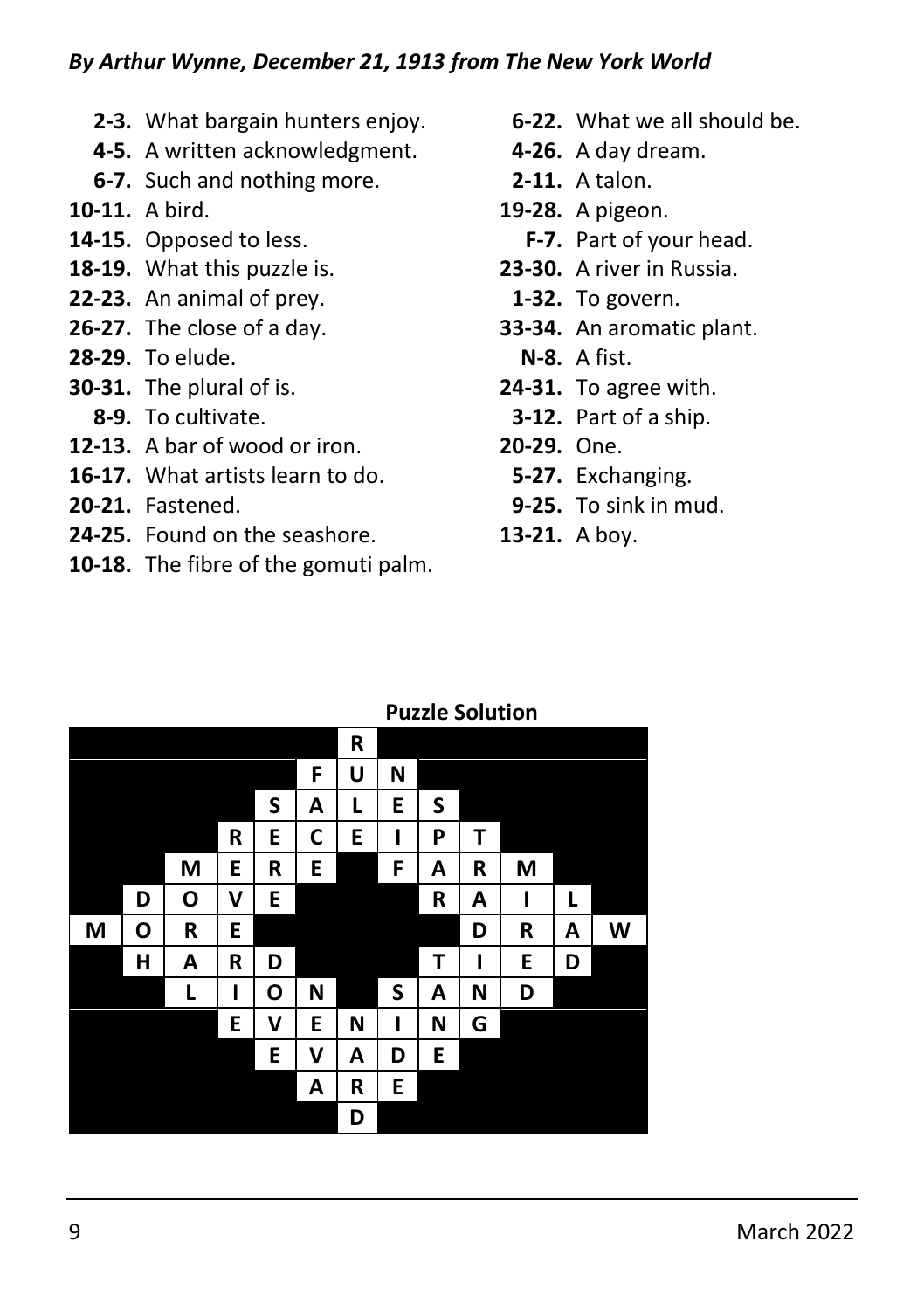\*No weighing scales required just a mug/large cup

### **Ingredients:**

- 1 small mug of self raising flour
- 1 small mug of milk
- 1 small mug of mixed dried fruit or sultanas/raisins
- $\frac{1}{2}$  1 small mug of caster sugar (depending on how sweet you like it)
- 1 small mug of All-Bran Original

### **Method**

- Preheat the oven to 180°C or gas mark 4
- Put All-Bran, sugar and dried fruit into a basin and mix them well together
- Stir in milk and leave All-Bran mixture to stand for half an hour
- Sieve in the flour, mixing well, and pour mixture into a well greased 2lb (900g) loaf tin or use a loaf tin liner (available in any supermarket)
- Bake for about 1 hour and 30 minutes (put a double layer of greaseproof paper loosely on the top of the loaf tin after about 30 minutes to prevent burning)
- Leave in loaf tin to cool
- Cut into slices and enjoy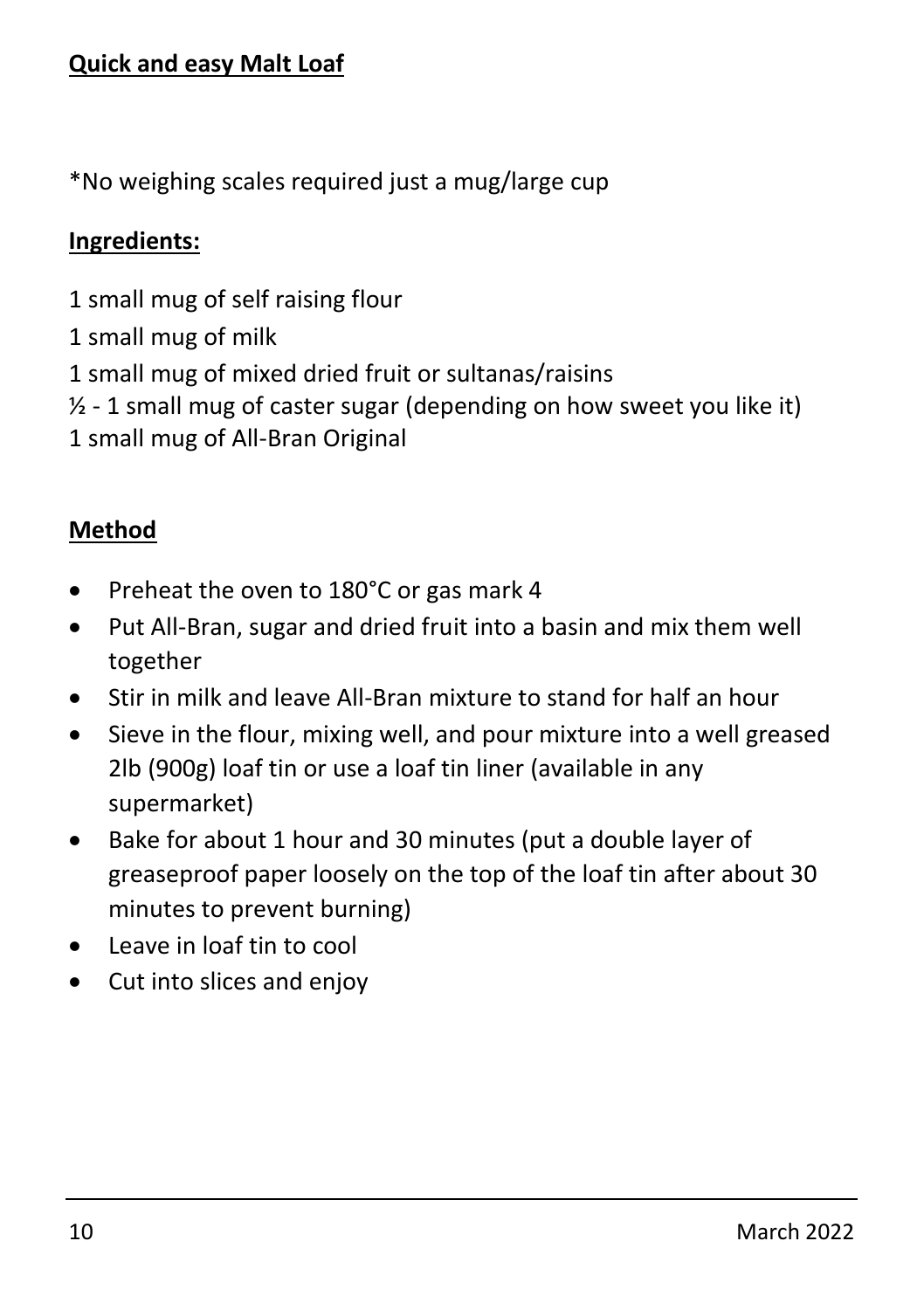### Useful Contacts

**CWAC Councillors Lynn Gibbon** 07581 226814 lynn.gibbon@cheshirewestandchester.gov.uk **Norman Wright** 01606 74788 norman.wright@cheshirewestandchester.gov.uk **Phil Marshall** 07917 171438 phil.marshall@cheshirewestandchester.gov.uk

| <b>Cheshire West and Chester Council</b>    |              |  |  |  |  |
|---------------------------------------------|--------------|--|--|--|--|
| Mon-Fri 81m-7pm and Sat 91m-12.30pm         |              |  |  |  |  |
| Online at www.cheshirewestandchester.gov.uk |              |  |  |  |  |
| General enquiries                           | 0300 1238123 |  |  |  |  |
| Highways                                    | 0300 1237036 |  |  |  |  |
| <b>Street Scene</b>                         | 0300 1237026 |  |  |  |  |

| PCSO Diana Wiggins PCSO20322                        | diana.wiggins@cheshire.police.uk |  |  |  |
|-----------------------------------------------------|----------------------------------|--|--|--|
| <b>Officer Terry Boyle PC4555</b>                   | terry.boyle@cheshire.police.uk   |  |  |  |
| Dial 101 in a non-emergency and 999 in an emergency |                                  |  |  |  |

**Ester McVey – your local MP** Telephone: 01625 529922

**Marston Parish Council** cannot be held responsible for any errors, misprints or opinions stated in this publication. The views expressed by the contributors are their own and not necessarily the views of the parish council.

#### **Your Contributions and ideas are welcomed!**

We are always grateful for ideas and articles from any of our readers . Just send them through to the clerk or any one of the councillors

Further information on Parish matters can be found on *marstonparishcouncil.co.uk* Back copies of the *Marston Murmurs newsletters* are also on this website. For Facebook see: **Facebook/marstonparishcouncil**

Those who wish an electronic copy email info@marstonparishcouncil.co.uk.